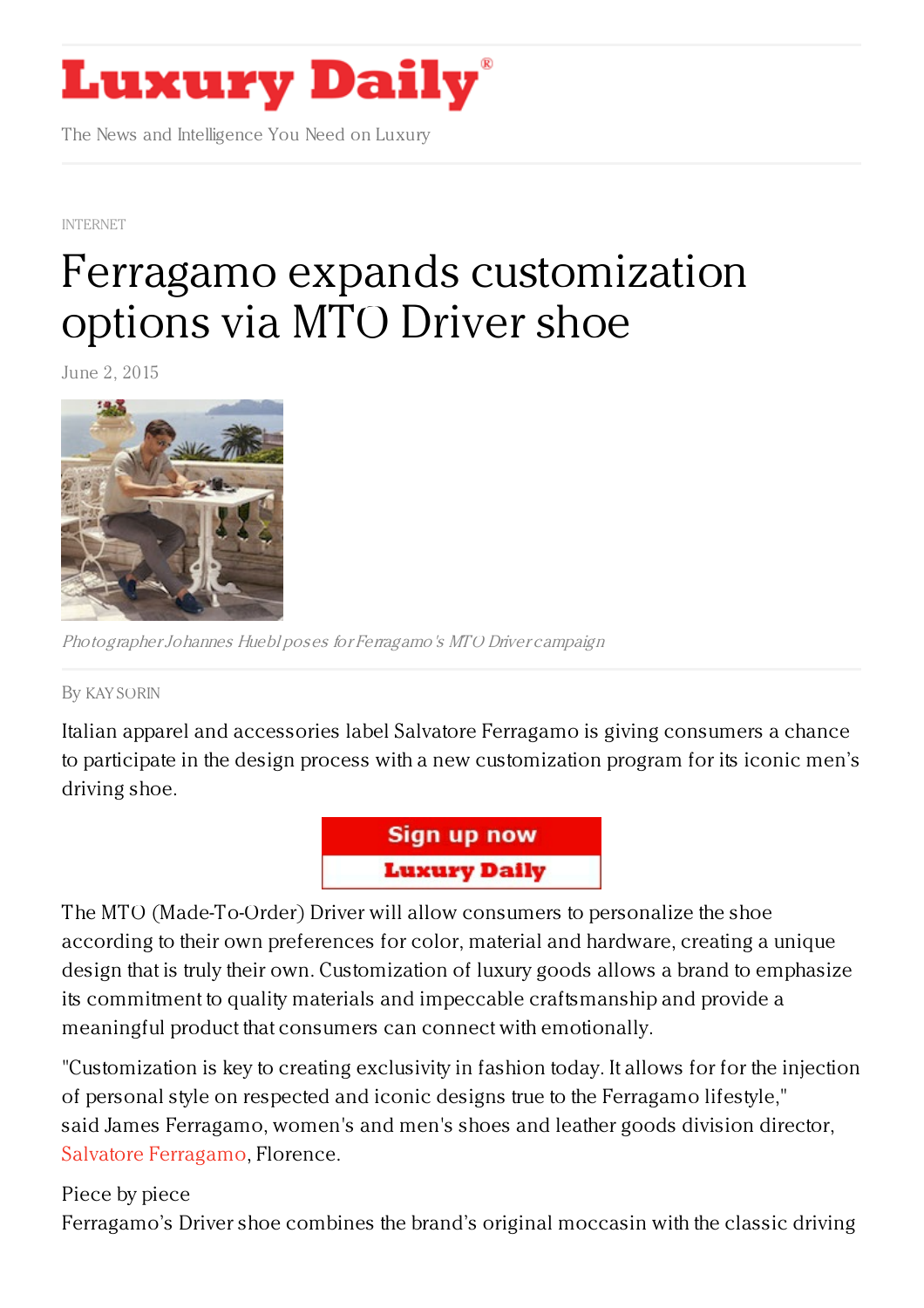shoe. It is crafted featuring minimalist design, a hidden sole and rubber inserts to improve flexibility.



Consumers can customize the Driver shoe on the brand's Web site

"While made-to-order services have always been a hallmark of brands in the luxury space, the level of customization has grown in recent years," said Elizabeth Weinstein, account executive at The O [Group](http://ogroup.net/), New York. "Bespoke services are no longer limited to Savile Row thanks to growing technology.

"Luxury brands are expanding their range of services and allowing consumers to personalize everything from their own fragrance to the color of their soles."

The MTO Driver will allow for over 100 permutations of the upper body of the shoe, the sole and the classic Ferragamo hardware. The shoe is currently available in crocodile, ostrich, calfskin and suede.



Alexander Ljung represents Ferragamo in the campaign

The MTO Driver is available in a wide range of colors, including ultramarine, ruby red, dark green, dark grey, off-white, lemon drop and spearmint, ensuring that each consumer can find a color representing his personal style. The invisible sole comes in colors such as cherry, dark brown and black.

Ferragamo's iconic Gancio bit decorates the top of the Driver shoe and is also able to be customized in polished gold, metallic blue and graphite. The bit is inspired by the wrought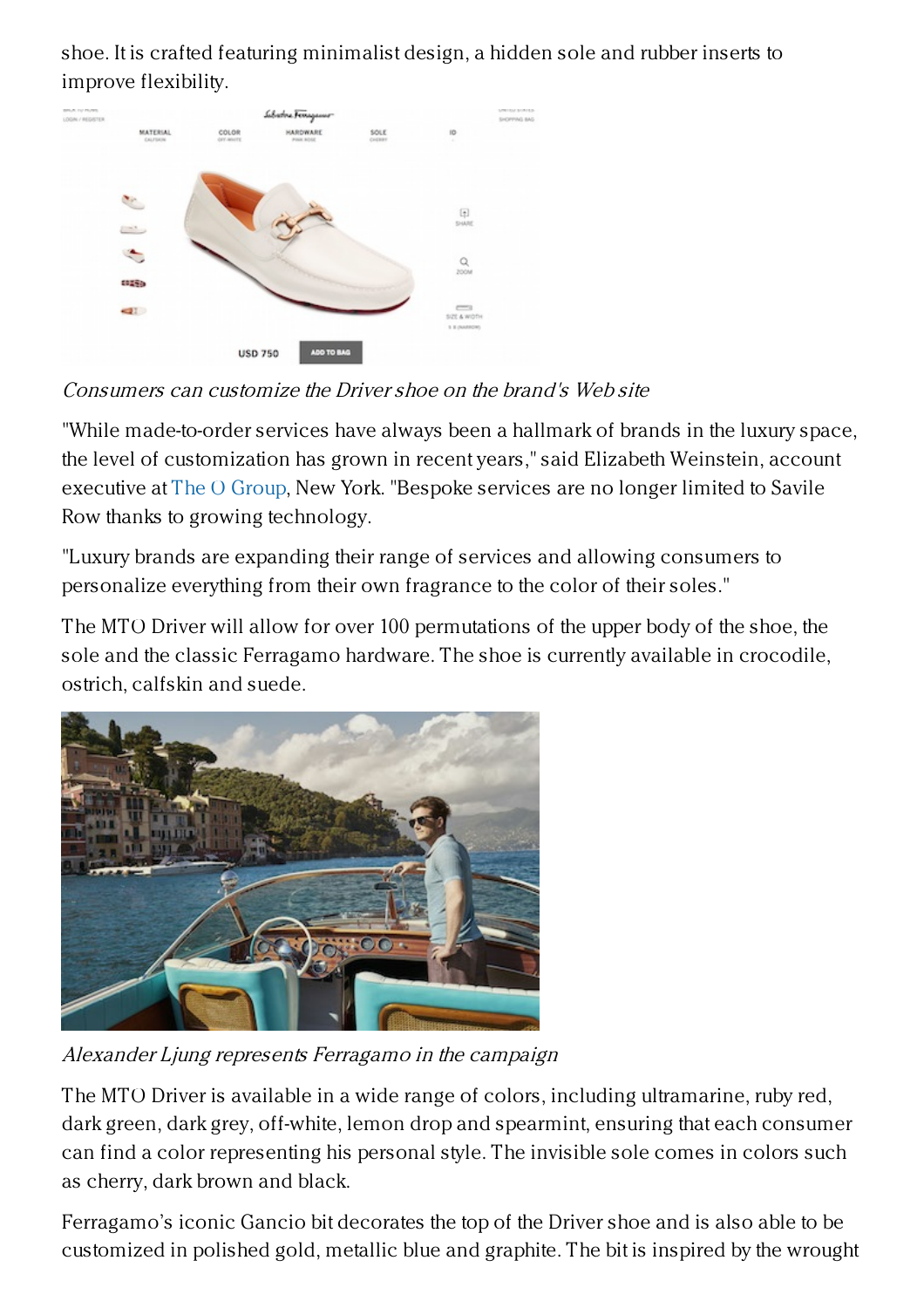iron gate of Salvatore Ferragamo's palazzo in Florence and has been used for years to symbolize the brand's luxurious Italian aesthetic.

The brand is promoting the MTO Driver with its Ferragamo Escape campaign, featuring three prominent men in a variety of industries. Racecar driver Mathias Lauda, Alexander Ljung of SoundCloud and photographer Johannes Huebl all posed for the campaign, which was promoted with the hashtag #FerragamoEscape.



Mathias Lauda poses for the Ferragamo Escape campaign

## Personal style

Ferragamo has previously introduced customization efforts for a variety of other products before its MTO Driver shoe.

In 2013, the leather goods maker expanded its customized product range with the relaunch of Su Misura Made-To-Measure to include tailored men's shirts.

The Italian brand, known for its footwear and large and small leather goods, offered custom suiting, jackets, pants and now dress shirts for men at select flagship stores and through at-home appointments. Ferragamo pushed the addition to its made-to-measure service at its New York flagship store – the only U.S. location where custom shirts are offered – with in-store activities to draw attention to the program (see [story](https://www.luxurydaily.com/ferragamo-pushes-made-to-measure-service-via-in-store-showcase/)).

Other footwear brands have seen the advantage of offering more bespoke products.

For example, British footwear label Jimmy Choo now offers a made-to-measure service that is available via in-store pick-up at nine of its boutiques in North America.

Across industries ranging from apparel and accessories to automotive, bespoke options are a primary interest among affluent consumers aiming to have a one-off piece of their favorite brand. These services, no matter the industry, enable a brand to underscore its dedication to craftsmanship while allowing the consumer to be part of the design process (see [story](https://www.luxurydaily.com/jimmy-choo-drives-in-store-traffic-via-made-to-measure-pick-ups/)).

Ferragamo's MTO Driver program takes the brand's bespoke offerings to the next level.

"Consumers nowadays have a much higher expectation when it comes to the level of service they receive online," Ms. Weinstein said. "It's an integral part of the luxury brand